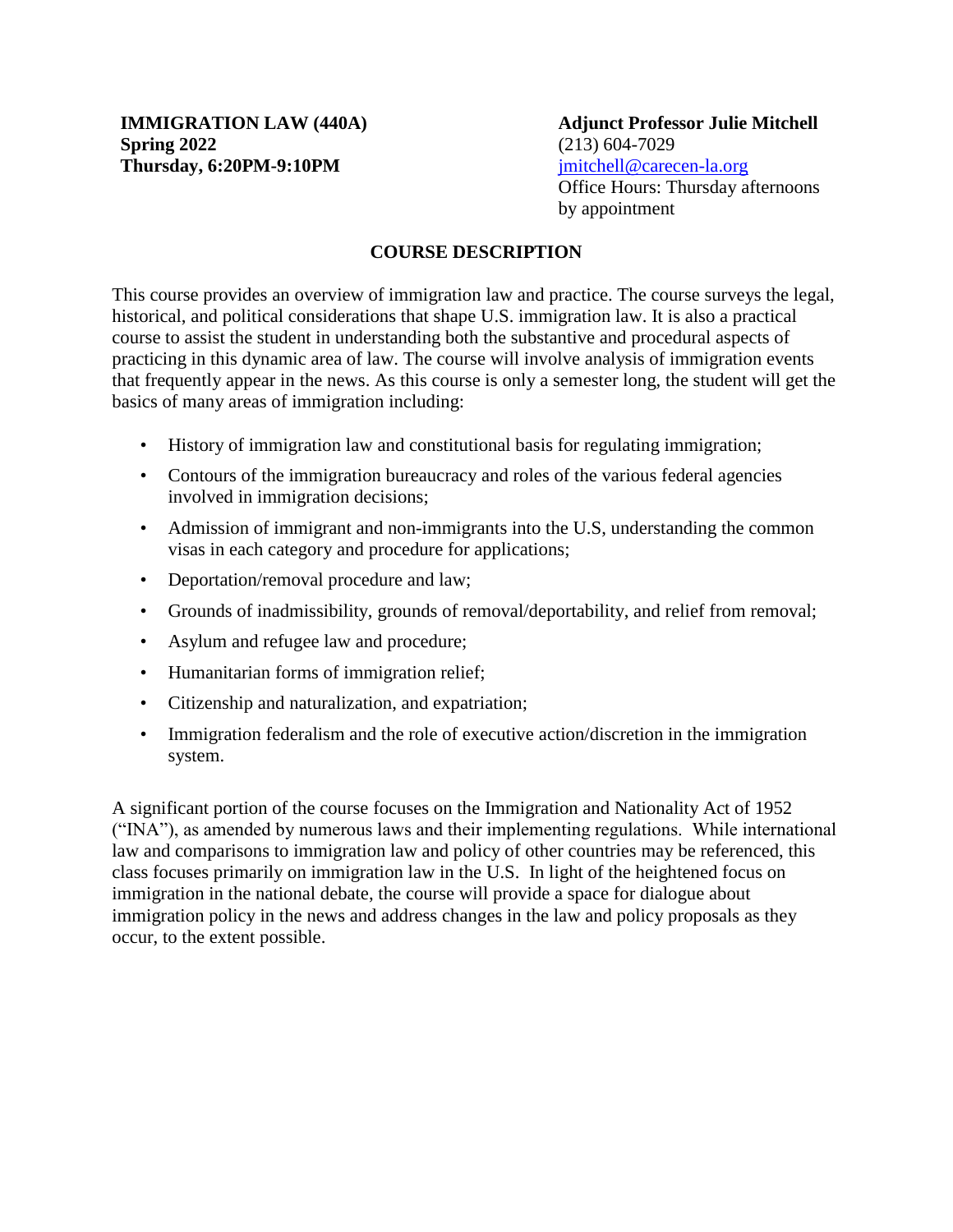Immigration Law Professor Mitchell Spring 2022 Page 2 – syllabus

#### **LEARNING GOALS**<sup>1</sup>

After completion of this course, you should be able to competently:

- 1. Analyze the federal immigration statute, regulations, case law and other legal authorities relevant to immigration law.
- 2. Apply the relevant statutes, standards, principles, and rules when presented in hypothetical and unfamiliar fact patterns.
- 3. Understand, and think critically about, the principles and policies behind our current and past system of immigration law.

#### **Western State College of Law's curriculum is designed so that every student achieves a level of competency prior to graduation in each of the eight Programmatic Learning Outcomes listed below:**

#### **(1) Doctrinal Knowledge**

Students will demonstrate knowledge of substantive and procedural law in the core curriculum subjects, including Contracts, Criminal Law, Criminal Procedure, Torts, Real Property, Business Association, Evidence, Civil Procedures, Constitutional Law, Estates, Community Property, Remedies, and Professional Responsibility.

#### **(2) Practice Skills**

 $\overline{a}$ 

Students will demonstrate the development of other law practice skills. Each student's chosen outcomes within this category will be varied based on the student's particular interests, coursework and work experiences. They may include, but are not limited to, the following topics: oral presentation and advocacy; interviewing; counseling; client service and business development; negotiations, mediation, arbitration, or other alternate dispute resolution methods; advanced legal research and writing (excluding purely academic papers and the first four units earned in introductory first-year legal research and writing class); applied legal writing such as drafting contracts, pleadings, other legal instruments; law practice management or the use of technology in law practice; cultural competency; collaboration or project management; financial analysis, such as accounting, budgeting project management, and valuation; cost benefit analysis in administrative agencies; use of technology, data analyses, or predictive coding; business strategy and behavior; pretrial preparation, fact investigation, such as discovery, e-discovery, motion practice, assessing evidence, or utilizing experts; trial practice; professional civility and applied ethics; a law clinic that includes a classroom component; or a legal externship that includes a classroom component.

#### **(3) Legal Analysis**

Students will demonstrate the ability to identify the factual and legal issues implicated by a fact pattern and to appropriately use cases (including identifying the salient features of an appropriate precedent case, identifying legally significant similarities or differences between the precedent case and a fact pattern and explaining why those are legally significant) and rules (including the ability to connect legally significant facts in a fact pattern to the rule) to predict how a court would decide the issue. Students will also demonstrate the ability to identify and evaluate the public policies of a precedent case or rule, and be able to evaluate how public policy can impact the application of a rule to the legal issue.

#### **(4) Legal Research**

Students will demonstrate the ability to locate relevant legal authority using a variety of book and electronic resources, and to properly cite to such legal authority.

#### **(5) Communication**

Students will demonstrate the ability to communicate both orally and in writing in a manner appropriate to a particular task to effectively convey the author or speaker's ideas. This includes audience sensitivity in written and oral communication (the ability to adopt a tone, style and level of detail appropriate to the needs, knowledge and expertise of the audience); and written communication basic proficiency (the ability to use the conventions of grammar, spelling, punctuation, diction and usage appropriate to the task and sufficient to convey effectively the author's ideas).

#### **(6) Advocacy of Legal Argument**

Students will demonstrate the ability, in both oral and written formats, to evaluate the legal, economic and social strengths and weaknesses of a case and use case and statutory authority as well as public policy to persuade others. Making policy-based arguments includes the ability to identify and evaluate the public policies of a precedent case or rule and their implications, and be able to assert such appropriate arguments to support a particular application or distinction of a precedent case to a legal controversy or a particular resolution of the application of a rule to the legal controversy.

#### **(7) Client Sensitivity and Cultural Competency**

Students will demonstrate an awareness of clients' needs and goals, including a sensitivity to clients' background and circumstances (including, but not limited to, socio-economic, gender, race, ethnicity, educational, disability and/or religious background(s)), the ability to make decisions that reflect an appropriate focus on those needs and goals, and awareness that cultural issues may affect the relevance of facts and application of the law.

#### **(8) Legal Ethics**

Students will demonstrate the ability to identify ethical issues in law practice contexts and make appropriate decisions to resolve such issues.

<sup>1</sup> **Western State College of Law – Programmatic Learning Outcomes**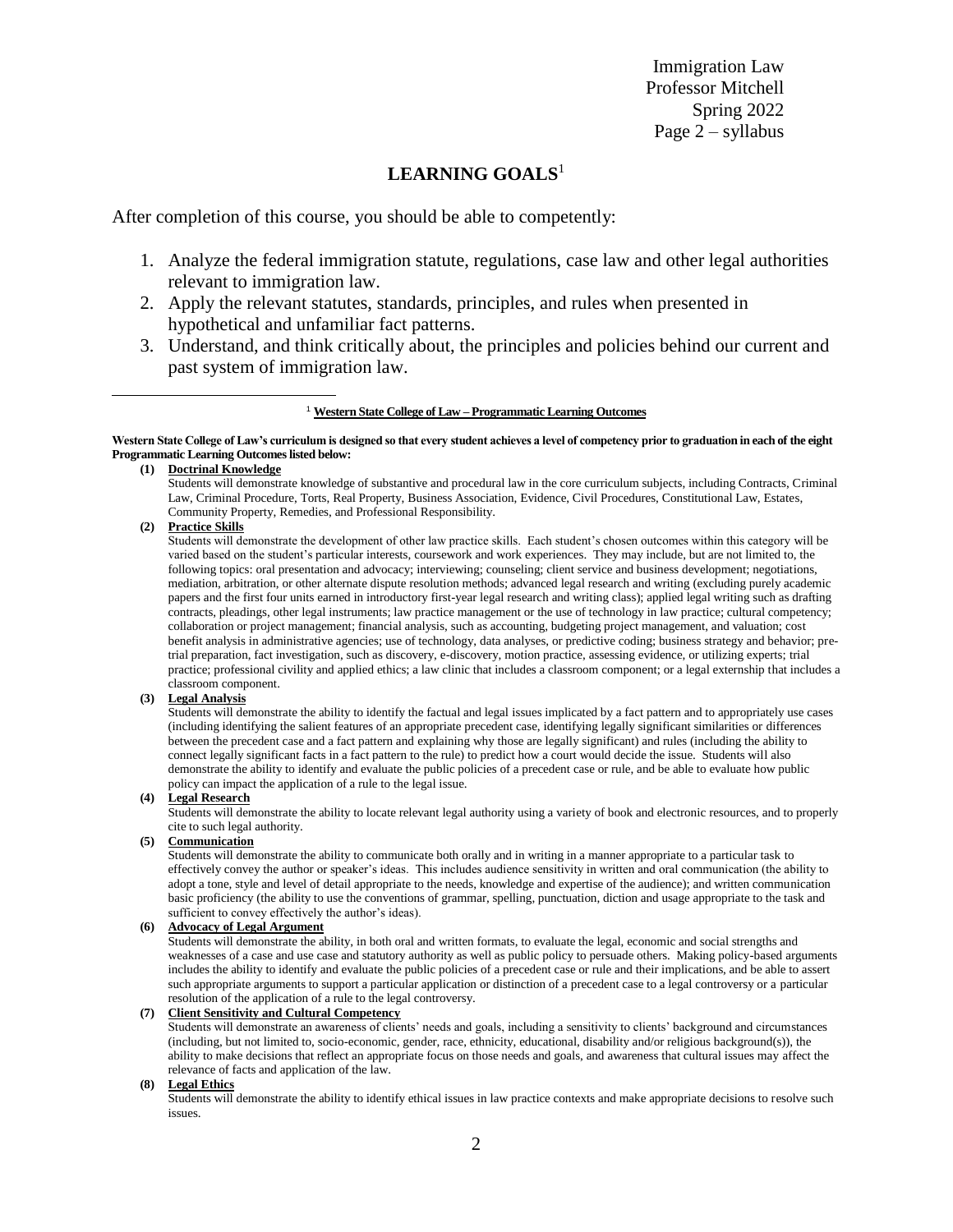Immigration Law Professor Mitchell Spring 2022 Page 3 – syllabus

- 4. Communicate, both orally and in writing, appropriate legal and factual arguments in support of each side of controversies involving commonly encountered issues in immigration law.
- 5. Communicate, both orally and in writing, with immigrant clients (including those with limited formal education) regarding prospective eligibility for immigration relief and matters related to effective case preparation.

#### **COURSE MATERIALS**

The following course materials are *required*:

Stephen H. Legomsky & David B. Thronson, Immigration and Refugee Law and Policy (7th ed. 2018).

The following course materials are *recommended*:

Aleinikoff, Martin, Motomura, Fullerton, and Stumpf, Immigration and Nationality Laws of the United States: Selected Statutes, Regulations, Forms, 2020.

Note: The above text is a printed version of the Immigration & Nationality Act (INA) and immigration regulations, which we will regularly reference in class. You may also use the AILA version of this printed text: American Immigration Lawyers Association (AILA), [Immigration &](https://agora.aila.org/product/detail/3566)  Nationality  $Act + \text{Immigration Regulations (CFR)}$ . We will not begin to use  $INA + \text{regulations}$ until week 3. Although the INA is available in a free online version [\(www.uscis.gov\)](http://www.uscis.gov/), I strongly recommend that you use a printed version for class.

The assigned readings are significant and will keep you sufficiently busy. I recommend that you read the assigned material, including statutory references, multiple times before turning elsewhere. If you want to read supplementary materials, the most thorough reference work for immigration practice is the multi-volume treatise by Charles Gordon, Stanley Mailman, & Stephen Yale-Loehr, Immigration Law and Procedure (Matthew Bender), which is available in the Immigration Clinic library. (This treatise appears on several "essential materials" lists). By far the most common practice-based book is the Immigration Law Sourcebook by Ira Kurzban, which is also in the Immigration Clinic library. For current immigration information, an online resource is *Bender's Immigration Bulletin* (available at [www.bibdaily.com\)](http://www.bibdaily.com/).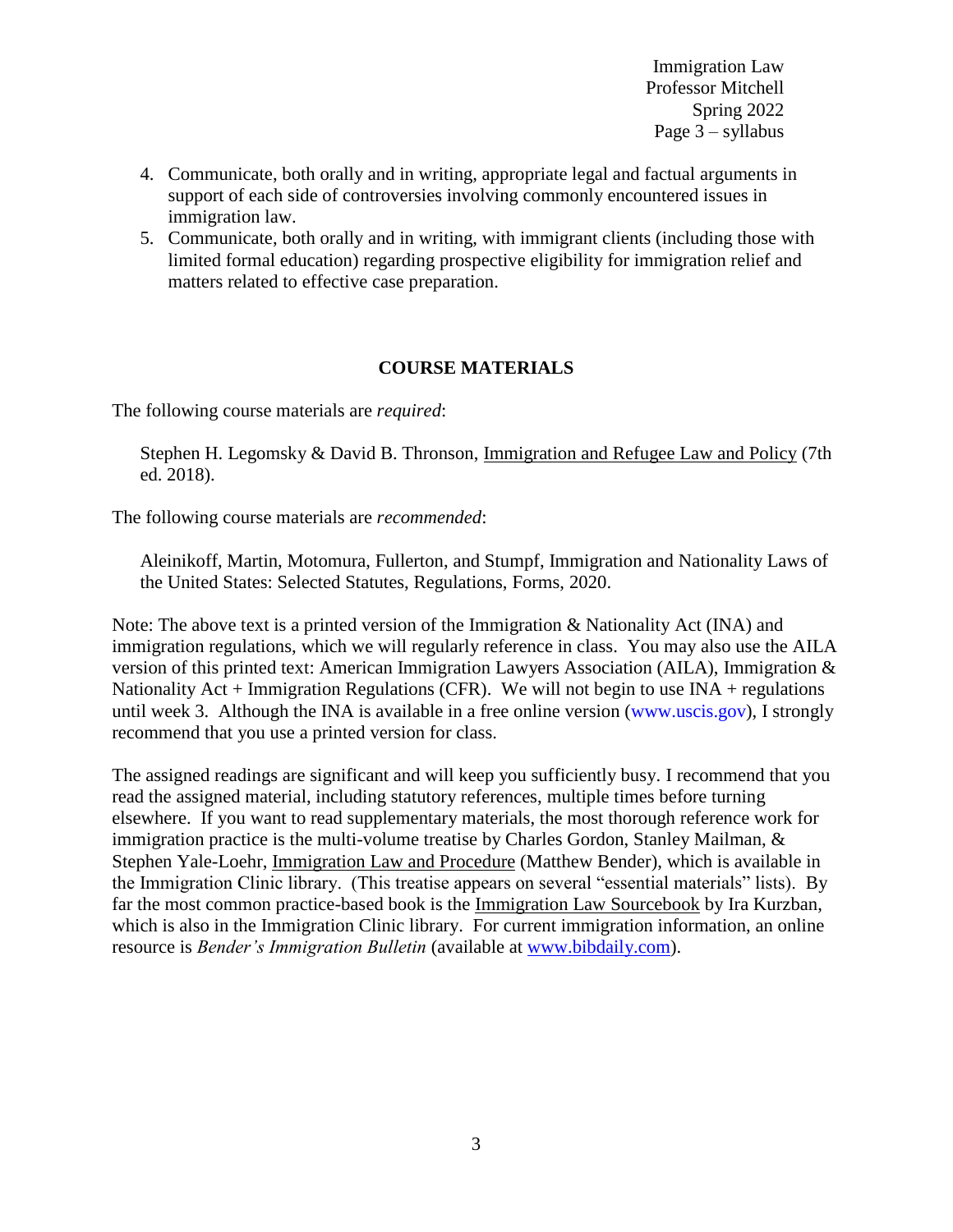Immigration Law Professor Mitchell Spring 2022 Page 4 – syllabus

# **GRADING AND LIST OF ASSIGNMENTS**

Immigration Law is an elective course. If you are a candidate for the Immigration Law Certificate, then Immigration Law is a required course in order to obtain the Certificate. Immigration Law also satisfies the elective component of the Criminal Law Practice Certificate. Please note that Immigration Law does *not* satisfy the Upper Level Writing Requirement.

The course will be graded according to the following evaluation criteria:

- Class Preparation, Participation and Teamwork (25% of grade):<sup>2</sup> Like the rest of the faculty, I value in-class contributions and professionalism. Assigned reading will vary from week to week and may be substantial on occasion. Nonetheless, I expect you to come to class prepared. I aim for all classes to include substantial dialogue about the assigned material and expect all students to participate in class discussion every week. We will also conduct several in-class exercises, including simulated client interviews, which will be factored into the class participation grading.
- *Immigration News Briefing (5% of grade)*: Each student will receive a date to present a current immigration issue that has been discussed in the news. Beginning in week 2, class will begin with an "Immigration News Briefing". The assigned student will give a summary of the news item, relating the information to relevant coursework or policy issues that have been discussed. The student will lead a short class discussion following the news briefing. Students are required to submit an electronic copy to their classmates in anticipation of their presentation on their assigned day. More information will be provided during Class 1.
- *Immigration Workshop*: (*10% of grade*): I greatly value volunteerism. Students will apply client interviewing and legal analysis skills from the class by participating in an immigration workshop. Date, time and location TBD.
- *Immigration Presentations (10% of grade)*: An important component of practicing immigration law is being able to communicate complex immigration laws to diverse immigrant groups. At the beginning of the semester, students will select their topic for a 10-minute community-based presentation on a select immigration topic. Presentations will take place throughout the semester.
- *Final Examination (50% of grade):* The final examination will consist of a combination of multiple choice, short answer, and essays. It will likely be a three-hour exam in which you are able to bring the textbook, INA and regulations.

 $\overline{a}$ 

<sup>&</sup>lt;sup>2</sup> While I take attendance, it is always your own responsibility to keep track of your absences. Absences, if at all occurring, should be reserved for exceptional circumstances. If you have missed or will miss class, please review a classmate's notes and the class PowerPoint slides and see me as soon as possible after the absence if you still have questions about the material. In accordance with the WSCL academic policy and as described in the Student Handbook, a student who misses more than two (2) class sessions will be withdrawn from class.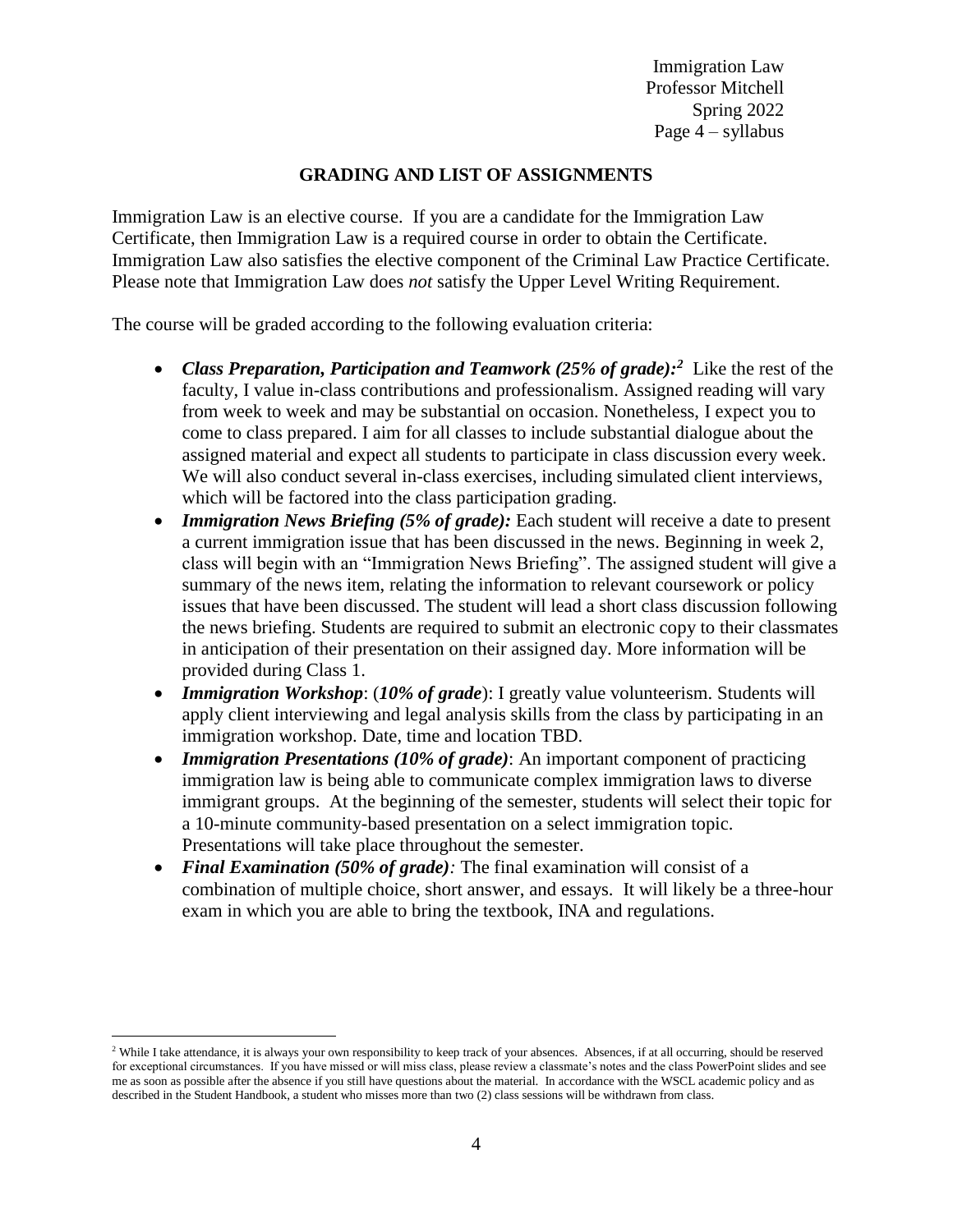Immigration Law Professor Mitchell Spring 2022 Page 5 – syllabus

#### **APPOINTMENTS AND OFFICE HOURS**

I will hold office by appointment on Thursday afternoons. You may schedule an appointment by contacting me directly at [jmitchell@carecen-la.org.](mailto:jmitchell@carecen-la.org) I am happy to discuss the course, assignments, policy issues, and career opportunities.

#### **DISABILITY SERVICES STATEMENT**

Western State College of Law provides accommodations to qualified students with disabilities. The Disabilities Services Office assists qualified students with disabilities in acquiring reasonable and appropriate accommodations and in supporting equal access to services, programs, and activities at Western State College of Law.

To seek reasonable accommodations, a student must contact Senior Assistant Dean Donna Espinoza, Student Services Director and Disabilities Services Coordinator, whose office is in the Students Services Suite. Dean Espinoza's phone number and email address are: (714) 459-1117; [despinoza@wsulaw.edu.](mailto:despinoza@wsulaw.edu) When seeking accommodations, a student should notify Dean Espinoza of her or his specific limitations and, if known, her or his specific requested accommodations. Students who seek accommodations will be asked to supply medical documentation of the need for accommodation. Classroom accommodations are not retroactive, but are effective only upon the student sharing approved accommodations with the instructor or professor. Therefore, students are encouraged to request accommodations as early as feasible with Dean Espinoza to allow for time to gather necessary documentation. If you have a concern or complaint in this regard, please notify Dean Espinoza; or please notify Dean Allen Easley at **aeasley@wsulaw.edu** or (714) 459-1168. Complaints will be handled in accordance with the College of Law's "Policy against Discrimination and Harassment."

#### **SYLLABUS**

I have provided the topics that I expect to cover for the semester, as well as readings to be covered throughout the semester. However, I will update the syllabus as we progress and assigned readings may change. Check in with me before getting more than a week ahead on the readings. It is difficult to anticipate how long it will take to discuss each topic and occasionally we may spend more time on a topic than initially anticipated. Please expect occasional adjustments to the syllabus throughout the semester.

Immigration law is governed primarily by one large, sprawling statute: the Immigration and Nationality Act, or INA. Familiarity with the INA is critical to success in this course, and in the practice of immigration law generally. Where I have assigned a section of the INA that contains subsections, you should read all of the subsections (e.g., if INA § 212(a) is assigned, then please read all of the subsections of 212(a)). The INA is a complicated statute, and it is difficult to read in isolation. You should therefore read the assigned sections of the INA when they are referenced in the casebook, even if I have not specifically assigned them.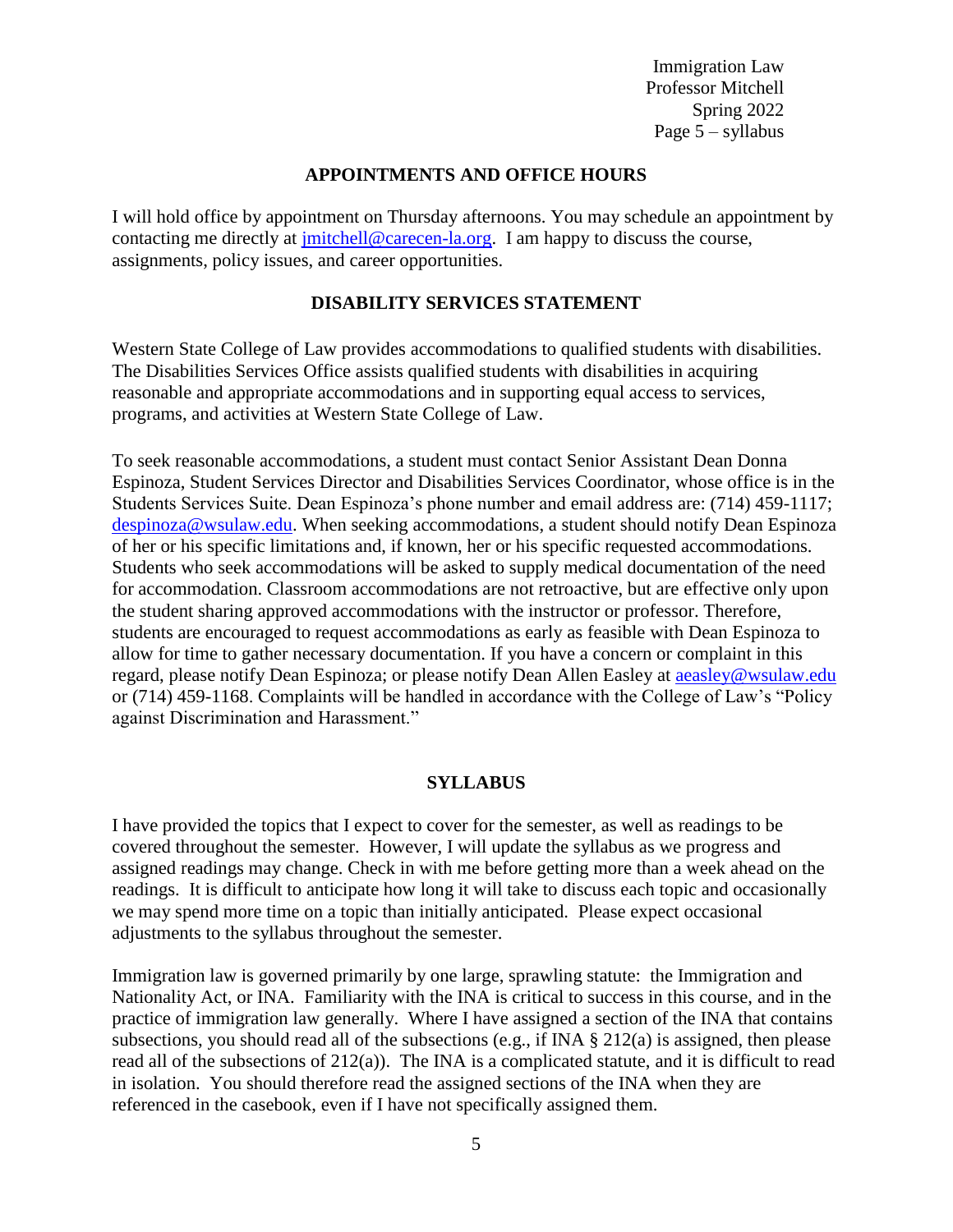Immigration Law Professor Mitchell Spring 2022 Page 6 – syllabus

The casebook contains a number of hypothetical fact patterns ("problems"), some of which will be discussed in class. I have designated specific problems for you to be prepared to discuss. Many of the problems will require you to engage in a detailed analysis of the statute and apply the principle or rule from the reading to a new, hypothetical fact pattern. It is very difficult to be prepared in class, or to have a sophisticated discussion of the problem, if you are working from memory or if your preparation was vague. Therefore, for each problem, I recommend that you bring to class your notes along with a record of the sources you consulted to answer the problem.

You should expect to spend at least **6 hours** each week outside of class on readings, exercises, note-taking, review, assignments and other class preparation. This is a rough estimate. You will likely find that some weeks you need to spend more (and possibly less) than the estimated amount of time. I appreciate that students have many demands on their time, including other classes, employment, and family. Given the breadth of the subject matter, however, significant reading time is necessary. The class involves substantive law from a practitioner's perspective, as well as analysis of various constitutional and policy issues. Those who plan to practice immigration law may find this "big picture" perspective rewarding before delving into a career of casework. There is, however, no way to engage in this valuable exercise without a substantial time investment.

### **WEEK 1: January 20, 2022 Introduction; Constitutional Foundations**

- Reading
	- $\circ$  Legomsky & Thronson ("L & T"): pp. 1-27, 107-146
- Additional Assignment
	- o Prior to class, complete the "Immigration Priorities" Exercise (distributed via email)

### **WEEK 2: January 27, 2022 Immigration Law and the U.S. Constitution; Immigration Detention**

- Reading
	- $\circ$  L & T: 151-186 (through note 5); 192 (beginning at note 11) 215; 228 266.
	- o Take some time to review the following website: [https://www.prolongeddetentionstories.org](https://www.prolongeddetentionstories.org/)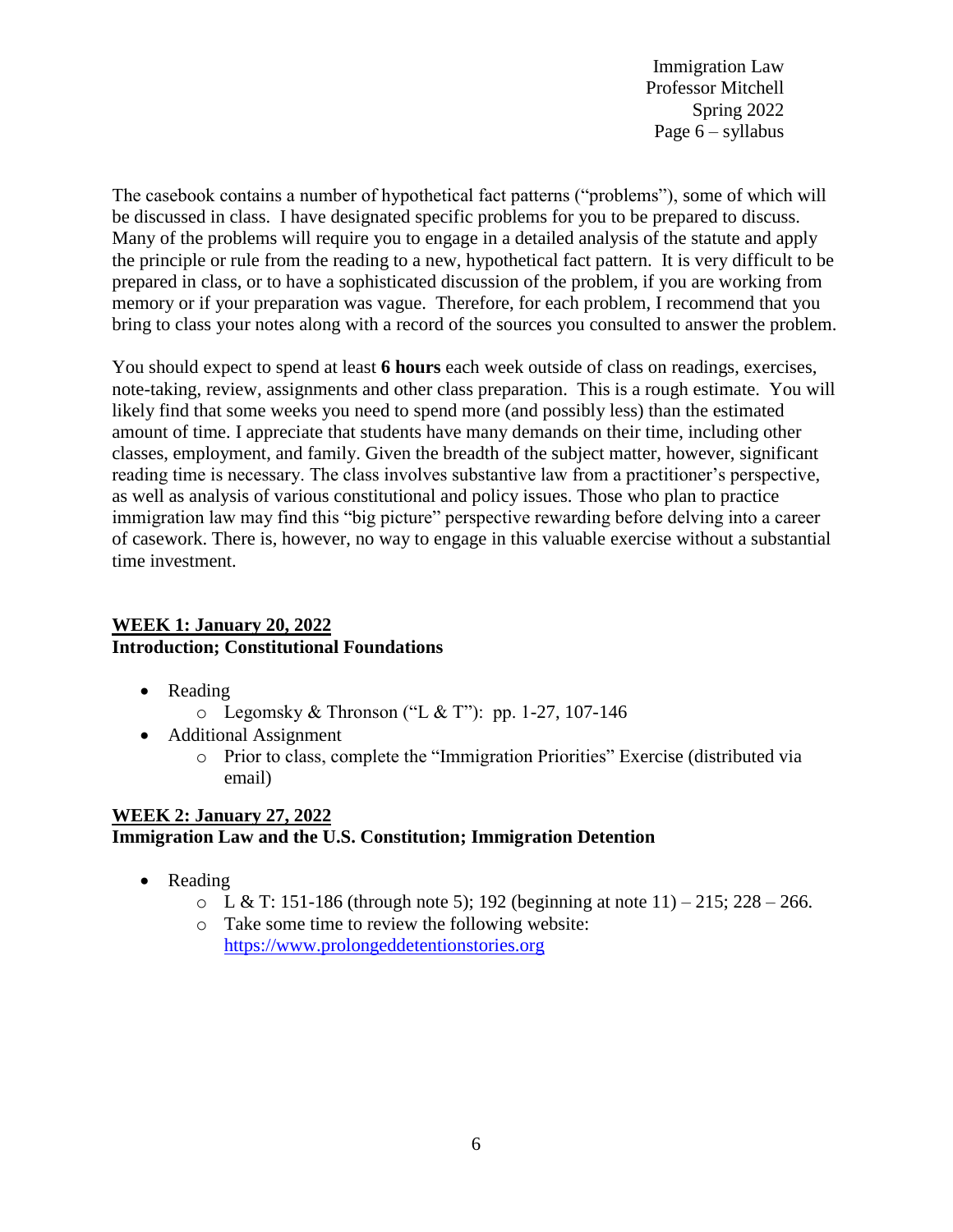Immigration Law Professor Mitchell Spring 2022 Page 7 – syllabus

### **WEEK 3: February 3, 2022 Immigrant Priorities: Quota System and Family-Based Immigration**

- Reading
	- $\circ$  L & T: 325 347 (Problems 1, 3, 4); 362 386 (Problems 8 & 9 on p. 367; Problem 13 on p. 379)
	- o INA § 201 (skim), 202 (skim), 203 (skim), 204(a)(1)(A)(i)-(iii); § 216
	- o Before class, find and skim the February 2022 Visa Bulletin. Be resourceful (hint: Google!)

# **WEEK 4: February 10, 2022**

### **Immigrant Priorities: Employment-Based Immigration; Diversity Immigration; Nonimmigrant Visas**

- Reading
	- $\circ$  L & T: 386-408, 412 452, 506-512.
	- $\circ$  INA § 203(b)(1) (5), 212(a)(5), 101(a)(15) (skim sections 101(a)(15)(T) and  $101(a)(15)(U)$ , which will be covered in-depth later in the class)
- Classroom presentation: Family-Based Immigration

# **WEEK 5: February 17, 2022**

**Admission Procedure** 

- Reading
	- $\circ$  L & T: 581 597, 602 614, 617 639 (Problems 4 & 5 on p. 639);
	- o INA § 101(a)(13), 221, 245(a)-(i); 235; 291
- Classroom presentation: Employment-Based Immigration & Diversity Immigration

### **WEEK 6: February 24, 2022 Exclusion/Inadmissibility Grounds**

- Reading
	- $\circ$  L & T: 513 542 (problems 1, 3, 5); 543 579 (problem 7 on p. 550; 9, 10, and 11 on p. 572).
	- o INA § 212(a), 212(h); 221, 245(a), 101(a)(13), 291, 235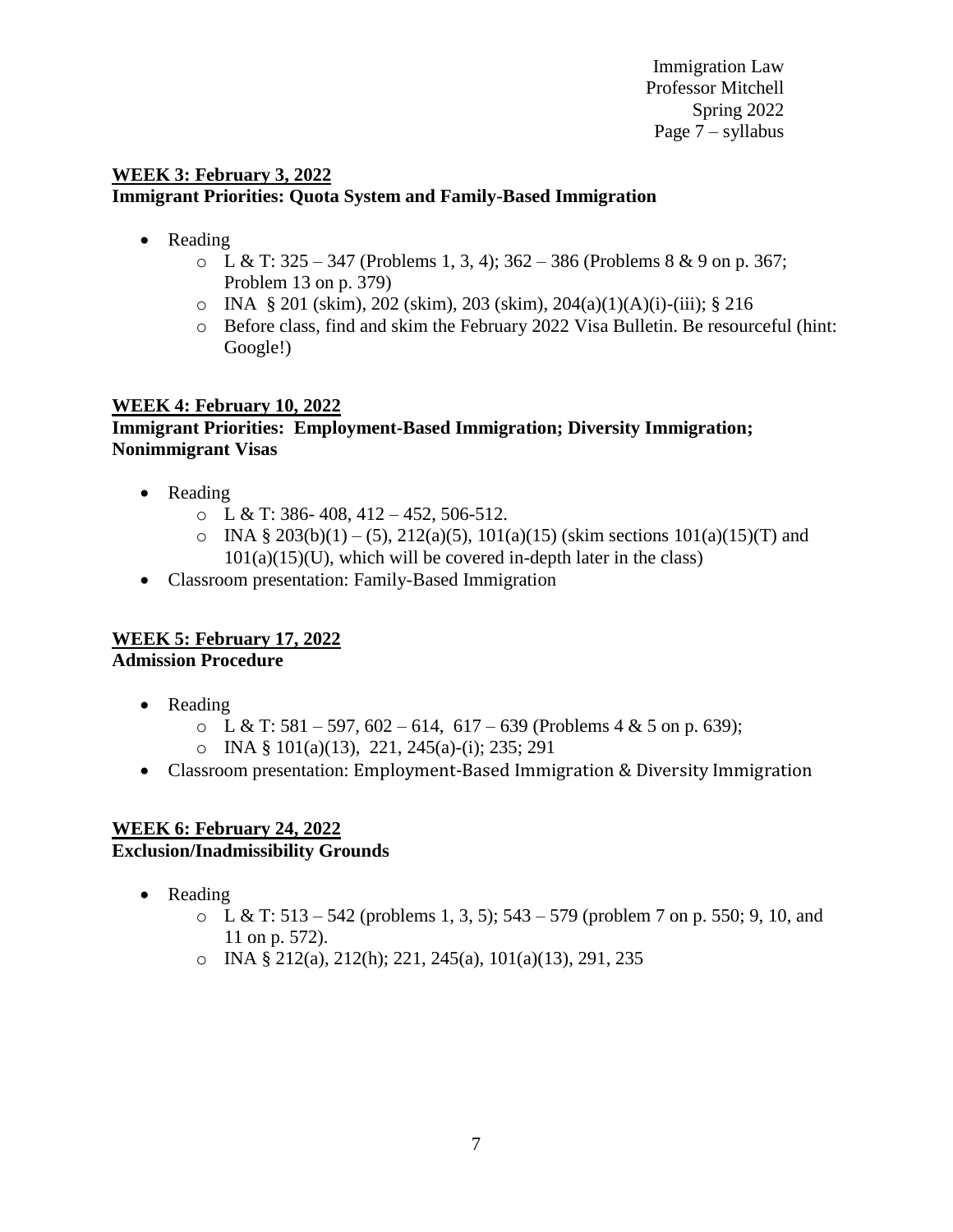#### **WEEK 7: March 3, 2022 Grounds of Deportability**

- Reading
	- $\circ$  L & T: 684 755 (Problems 14, 15 & 16 on p. 751-52, problems 18, 19 & 21 on p. 754-55);
	- o INA § 237(a); 101(a)(43), 101(a)(48)(B).

### **WEEK 8: March 10, 2022 Inadmissibility/Deportability Review; Relief from Removal**

- Reading
	- $\circ$  L & T: 773 856 (problem 2 on p. 782; problem 4 on p. 787; problems 5-6 on p. 854); 861 – 864.
	- o INA § 240A, 240B
	- o Take a look at the LPR Cancellation of Removal Toolkit, available at [https://pennstatelaw.psu.edu/sites/default/files/Final\\_Toolkit\\_Public.pdf](https://pennstatelaw.psu.edu/sites/default/files/Final_Toolkit_Public.pdf)
- In-class activity
	- o Immigrant visa eligibility and grounds of inadmissibility/deportability. Instructions will be distributed prior to class.

# **NO CLASS on March 17 for SPRING BREAK.**

#### **WEEK 9: March 24, 2022 Removal Procedure; Access to Counsel Rights of Noncitizens.**

- Reading
	- $\circ$  L & T: 865-906, 913 (beginning at note 7) 931.
	- o INA § 240 (skim), 235; 241(a)(5); 238(b); 240(d); 240(b)(5)
- Classroom presentations: Relief from Removal

### **WEEK 10: March 31, 2022 Refugees, Asylees, & Temporary Protected Status**

- Reading
	- $\circ$  L & T: 1133 1138, 1144 (beginning at last paragraph) 1190; 1250 1270; 1391-1399
	- o Susan Bibler Coutin, Falling Outside: Excavating the History of Central American Asylum Seekers, Law & Social Inquiry 36 (3), 569-596 (Summer 2011), available at:<https://escholarship.org/content/qt2pv4d9nj/qt2pv4d9nj.pdf>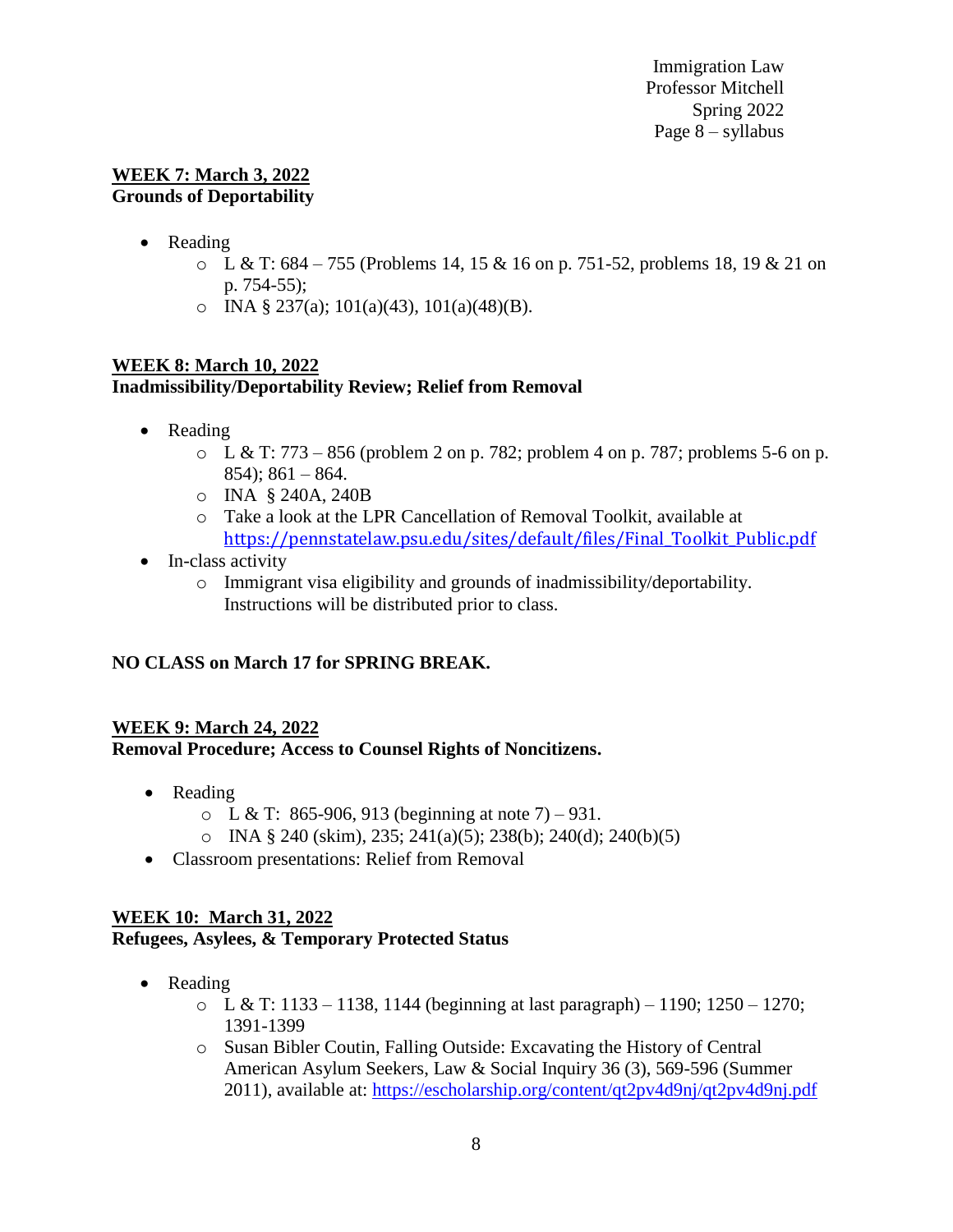Immigration Law Professor Mitchell Spring 2022 Page 9 – syllabus

o Nicaraguan Adjustment & Central American Relief Act (NACARA) § 203 (skim)

*Instructions for in-class asylum exercise for week 11 distributed at the end of class.*

# **WEEK 11: April 7, 2022**

**Refugees, Asylees, and TPS (continued); Humanitarian Immigration Introduction: U Visa, T Visa, S Visa, Special Immigrant Juvenile Status, VAWA.**

- Reading
	- $\circ$  L & T: 1278 1288; 1291 (beginning at second paragraph from bottom) 1294; 1404-1418.
	- $\circ$  INA § 101(a)(15)(S), (T) and (U); INA § 244
	- o Read the initial Ramos Case: Ramos v. Nielsen | ACLU of Southern California [\(aclusocal.org\)](https://www.aclusocal.org/en/cases/ramos-v-nielsen)
- $\bullet$  In-class activity
	- o Asylum applicant interview exercise in groups.
- Classroom presentation: Asylum

### **WEEK 12: April 14, 2022 Humanitarian Immigration (continued)**

- Reading
	- o SB 674: Immigrant Victims of Crime Equity Act Summary by Immigrant Legal Resource Center, available at: [https://www.ilrc.org/sites/default/files/resources/sb\\_674\\_fact\\_sheet\\_final-](https://www.ilrc.org/sites/default/files/resources/sb_674_fact_sheet_final-20161011.pdf)[20161011.pdf](https://www.ilrc.org/sites/default/files/resources/sb_674_fact_sheet_final-20161011.pdf)
	- o Immigrants' Rights, Penn State Law School (June 2012). Skim pgs 9-39: [https://pennstatelaw.psu.edu/sites/default/files/Cover%20Page%20and%20Handb](https://pennstatelaw.psu.edu/sites/default/files/Cover%20Page%20and%20Handbook%20FINAL.pdf) [ook%20FINAL.pdf](https://pennstatelaw.psu.edu/sites/default/files/Cover%20Page%20and%20Handbook%20FINAL.pdf)

# **WEEK 13: April 21, 2022 Immigration Federalism & State Action on Immigration; Immigration Legal Fraud**

- Reading
	- $\circ$  L & T: 598 601; 293-323
	- o American University Washington College of Law and the Catholic Legal Immigration Network, Inc., Stopping Immigration Services Scams: A Tool for Advocates and Lawmakers (2017). Available at: [https://cliniclegal.org/resources/stopping-immigration-services-scams-tool](https://cliniclegal.org/resources/stopping-immigration-services-scams-tool-advocates-and-lawmakers)[advocates-and-lawmakers](https://cliniclegal.org/resources/stopping-immigration-services-scams-tool-advocates-and-lawmakers) (skim)
- Classroom presentation
	- o Humanitarian Immigration: U Visa, T Visa, S Visa, Special Immigrant Juvenile Status, VAWA.